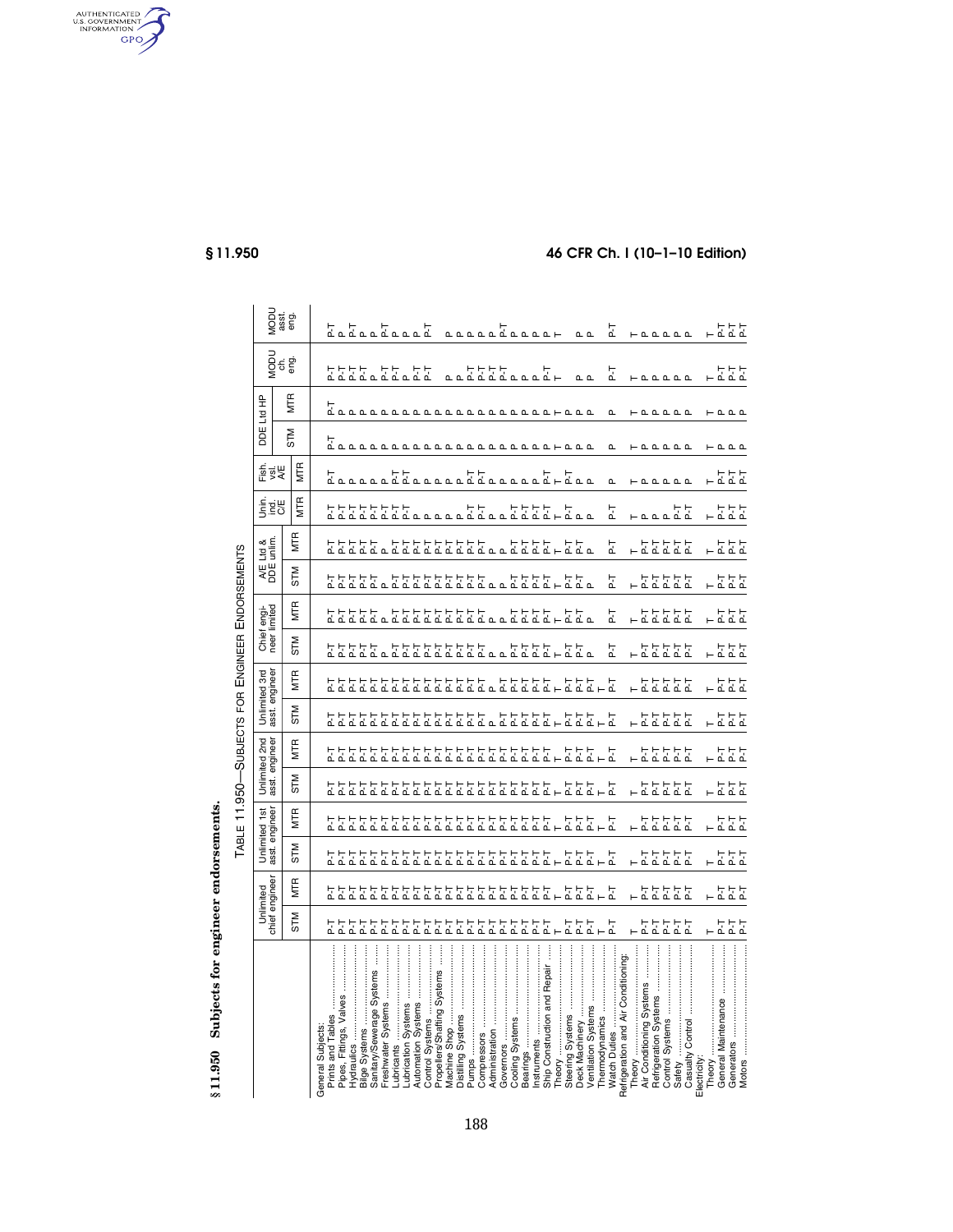| Motor Controllers                                     | 55555555          | 불불불불불불             | 55555555                    | 55555555          | 로로로로로도로        | 55555555          | 불불불불불                              | 로로로로로도로           | 55555555            | 55555555          | こ고 고 고 고 고 <u>고</u> |                  | 고고 고고 고고고                  | 불불불입물불물                 |                 |                  |                  |                  |
|-------------------------------------------------------|-------------------|--------------------|-----------------------------|-------------------|----------------|-------------------|------------------------------------|-------------------|---------------------|-------------------|---------------------|------------------|----------------------------|-------------------------|-----------------|------------------|------------------|------------------|
| Propulsion Systems                                    |                   |                    |                             |                   |                |                   |                                    |                   |                     |                   |                     |                  |                            |                         |                 |                  |                  |                  |
| Distribution Systems<br>Electronic Systems            |                   |                    |                             |                   |                |                   |                                    |                   |                     |                   |                     |                  |                            |                         |                 |                  |                  |                  |
| <b>Batteries</b>                                      |                   |                    |                             |                   |                |                   |                                    |                   |                     |                   |                     |                  |                            |                         |                 |                  |                  |                  |
| Communications                                        |                   |                    |                             |                   |                |                   |                                    |                   |                     |                   |                     |                  |                            |                         | <b>LLLLLLLL</b> | <b>LLLLLLLL</b>  |                  |                  |
| Safety                                                |                   |                    |                             |                   |                |                   |                                    |                   |                     |                   |                     |                  |                            |                         |                 |                  |                  |                  |
| Casualty Control                                      |                   |                    |                             |                   |                |                   |                                    |                   |                     |                   |                     |                  |                            |                         |                 |                  |                  |                  |
| eam Generators:                                       |                   |                    |                             |                   |                |                   |                                    |                   |                     |                   |                     |                  |                            |                         |                 |                  |                  |                  |
| Steam                                                 |                   | $\Delta$           |                             |                   |                |                   |                                    |                   |                     |                   |                     |                  | $\mathbf{a}$               | $\mathbf{a}$            |                 |                  | 군                |                  |
| <b>Main Boilers</b>                                   | 불                 |                    | 盂                           |                   | 盂              |                   | 불                                  |                   | 盂                   |                   | 불                   |                  |                            |                         | ᇟ               |                  |                  |                  |
| <b>Auxiliary Boilers</b>                              |                   |                    |                             |                   |                |                   |                                    |                   |                     | 군                 |                     | F.T              |                            |                         |                 | $\mathbf{r}$     |                  |                  |
| Feedwater Systems                                     |                   |                    |                             |                   |                |                   |                                    |                   |                     |                   |                     |                  | $\sim$ $\sim$              | $\sim$ $\sim$           |                 |                  |                  |                  |
| Condensate Systems                                    |                   |                    |                             |                   |                |                   |                                    |                   |                     |                   |                     |                  |                            |                         |                 |                  |                  |                  |
| Recovery Systems                                      | 불불불불불불            | <u>去去去去去去去去</u> 去去 | <u> ב는 도로로 도로 도</u> 로       | <u>ללבבללל לל</u> | 불불불불불불         |                   | 불불불불불불                             | <u>ללבבללל לל</u> | <u> 국물 국물 국물 국물</u> |                   | 불불불불불불              |                  |                            |                         | 5555555555      |                  | 불불불불불불           |                  |
| Fuel                                                  |                   |                    |                             |                   |                |                   |                                    |                   |                     |                   |                     |                  |                            |                         |                 |                  |                  |                  |
| Fuel Systems                                          |                   |                    |                             |                   |                |                   |                                    |                   |                     | 222222            |                     | ᅹᅹᇟ              | LEL LALLA                  | <u>_ 뉴뉴</u><br>프로프트프트프트 |                 | $\sim$ $\sim$    |                  |                  |
| Boiler Water                                          |                   |                    |                             |                   |                |                   |                                    |                   |                     |                   |                     |                  |                            |                         |                 |                  |                  |                  |
| Systems<br>Control                                    |                   |                    |                             |                   |                |                   |                                    |                   |                     |                   |                     |                  |                            |                         |                 | 문                |                  |                  |
| <b>Automation Systems</b>                             |                   |                    |                             |                   |                |                   |                                    |                   |                     |                   |                     |                  |                            |                         |                 |                  |                  |                  |
| Safety                                                |                   |                    |                             |                   |                |                   |                                    |                   |                     |                   |                     |                  |                            |                         |                 |                  |                  |                  |
| Casualty Control                                      |                   |                    |                             |                   |                |                   |                                    |                   |                     |                   |                     | $\sim \alpha$    |                            |                         |                 | $\sim$ $\sim$    | 고고고              | $\sim$ $\sim$    |
| team Engines:                                         |                   |                    |                             |                   |                |                   |                                    |                   |                     |                   |                     |                  |                            |                         |                 |                  |                  |                  |
| Main Turbine                                          |                   |                    |                             |                   |                |                   |                                    |                   |                     |                   |                     |                  |                            |                         |                 |                  |                  |                  |
| Auxiliary Turbine                                     |                   | $\Omega$           |                             |                   |                |                   |                                    |                   |                     |                   |                     |                  |                            |                         |                 |                  |                  |                  |
| Reciprocating Machines                                |                   |                    |                             |                   |                |                   |                                    |                   |                     |                   |                     |                  |                            |                         |                 |                  |                  |                  |
|                                                       |                   |                    |                             |                   |                |                   |                                    |                   |                     |                   |                     |                  |                            |                         |                 |                  |                  |                  |
| Governor Systems                                      |                   | உ உ                |                             | n n               |                | $\sim$ $\sim$     |                                    |                   |                     |                   |                     |                  |                            |                         |                 |                  |                  |                  |
| İ<br>Control Systems                                  |                   |                    |                             |                   |                |                   |                                    |                   |                     |                   |                     |                  |                            |                         |                 |                  |                  |                  |
| <b>Automation Systems</b>                             |                   |                    |                             |                   |                |                   |                                    |                   |                     |                   |                     |                  |                            |                         |                 |                  |                  |                  |
| ubrication Systems                                    | 5555555555        | $\mathbf{r}$       | 불불불불불불                      | n.                | 불불불불불불불        | $\Omega$          | 로로로로로로로로로                          |                   | 5555555555          |                   | 불불불불불불              |                  |                            |                         | 불불불불불불          |                  |                  |                  |
| Drive Systems                                         |                   |                    |                             |                   |                |                   |                                    |                   |                     |                   |                     |                  |                            |                         |                 |                  |                  |                  |
| Safety                                                |                   | உ உ                |                             | $\sim$ $\sim$     |                | $\sim$ $\sim$     |                                    |                   |                     |                   |                     |                  |                            |                         |                 |                  |                  |                  |
| Casualty Control<br><b>Aotor:</b>                     |                   |                    |                             |                   |                |                   |                                    |                   |                     |                   |                     |                  |                            |                         |                 |                  |                  |                  |
|                                                       |                   |                    |                             |                   |                |                   |                                    |                   |                     |                   |                     |                  |                            |                         |                 |                  |                  |                  |
| Main Engines                                          |                   |                    |                             |                   |                |                   |                                    |                   |                     |                   |                     |                  |                            |                         |                 |                  |                  |                  |
| $\ddot{}}$<br>Auxiliary Engines                       |                   |                    |                             |                   |                |                   |                                    |                   |                     |                   |                     |                  |                            |                         |                 |                  |                  |                  |
| Systems<br>Starting S                                 |                   |                    |                             |                   |                |                   |                                    |                   |                     |                   |                     |                  |                            |                         |                 |                  |                  |                  |
| ubrication Systems                                    |                   |                    |                             |                   |                |                   |                                    |                   |                     |                   |                     |                  |                            |                         |                 |                  |                  |                  |
| Fuel                                                  |                   |                    |                             |                   |                |                   |                                    |                   |                     |                   |                     |                  |                            |                         | 군군군             |                  |                  |                  |
| Fuel Systems                                          |                   |                    |                             |                   |                |                   |                                    |                   |                     |                   |                     |                  |                            |                         |                 |                  |                  |                  |
| <b>Combustion Systems</b>                             |                   |                    |                             |                   |                |                   |                                    |                   | La LLL LA LA LA     |                   | <u>는 도는 는</u> 고고고고고 |                  |                            |                         |                 |                  | TT<br>TT Lananan | <b>LLLLLLLLL</b> |
| $\ddot{\ddot{\phantom{}}\phantom{}}$<br>ntake Systems |                   |                    |                             |                   |                |                   |                                    |                   |                     |                   |                     |                  |                            |                         |                 |                  |                  |                  |
| Exhaust Systems                                       |                   |                    |                             |                   |                |                   |                                    |                   |                     |                   |                     |                  |                            |                         |                 |                  |                  |                  |
| Cooling Systems                                       |                   |                    |                             |                   |                |                   |                                    |                   |                     |                   |                     |                  |                            |                         |                 |                  |                  |                  |
| Supercharging Systems                                 |                   |                    |                             |                   |                |                   |                                    |                   |                     |                   |                     |                  |                            |                         |                 |                  |                  |                  |
| Systems<br>Drive \$                                   |                   |                    |                             |                   |                |                   |                                    |                   |                     |                   |                     |                  |                            |                         |                 |                  |                  |                  |
| Systems<br>Control                                    |                   |                    |                             |                   | L LLLL LALLLLL |                   |                                    |                   |                     |                   |                     |                  |                            |                         |                 |                  |                  |                  |
| <b>Automation Systems</b>                             | L LLLL<br>La LLLL | בጜጜጜጜጜጜጜጜጜጜጜጜጜጜጜ   | L LLLL<br>La LLLL<br>L LLLL | בכבבבבבבבבבבבבבב  |                | 로로로로로로로로로로로로로로로로로 | L LLLL<br>La LLLL LA LA LA LA LA L |                   | <b>LLLL</b>         | 로로로로로로로로로로로로로로로로로 | 0.000               | בכבבבבבבבבבבבבבב | <u>去불굴로 불굴물 불굴물 불굴물 불굴</u> | 去분분분분분분분분보보보보보보         |                 | בכבבבבבבבבבבבבבב | ᇟᇟᅹᇟᇟ            | ᅂᅂᆠᅂ             |
| Governors<br>Turbines                                 |                   |                    |                             |                   |                |                   |                                    |                   |                     |                   |                     |                  |                            |                         |                 |                  |                  |                  |
|                                                       |                   |                    |                             |                   |                |                   |                                    |                   |                     |                   |                     |                  |                            |                         |                 |                  |                  |                  |

## **Coast Guard, DHS § 11.950**